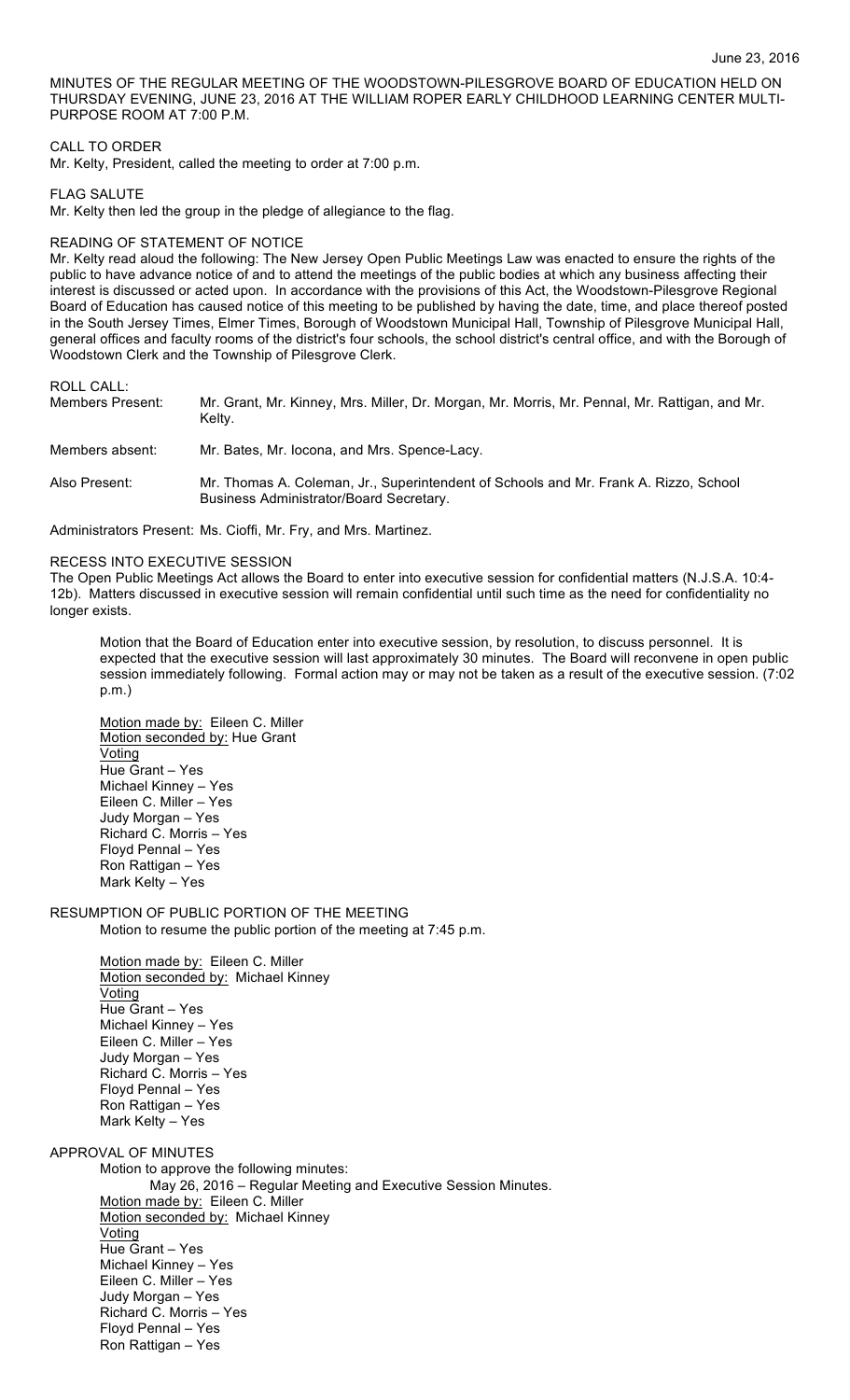Mark Kelty – Yes

FINANCIAL REPORTS - Board Secretary's and Treasurer's Reports and Certification. (see Board Minutes Financial Back-up Binder for details).

\_\_\_\_\_\_\_\_\_\_\_\_\_\_\_\_\_\_\_\_\_\_\_\_\_\_\_\_\_ \_\_\_\_\_\_\_\_\_\_\_\_\_\_\_\_\_\_\_\_\_\_\_\_

Motion to approve the following:

Pursuant to N.J.A.C. 6A:23A-16.10 (c)3, I certify that as of April 30, 2016, no budgetary line item account has obligations and payments (contractual orders) which in total exceed the amount appropriated by the Woodstown-Pilesgrove Regional Board of Education pursuant to N.J.S.A. 18A:22-8.1 and N.J.S.A. 18A:22-8.2 and no budgetary line item account has been over-expended in violation of N.J.A.C. 6:23- 16.10 (a)1.

Board Secretary Date

The April 30, 2016, preliminary Report of the Treasurer of School Funds for the 2015-2016 school year is in agreement with the April 30, 2016, preliminary Report of the Board Secretary, pending audit.

Pursuant to N.J.A.C. 6A:23A-16.10(c)4, that the Woodstown-Pilesgrove Regional Board of Education certifies that as of June 23, 2016, and after review of the Secretary's Monthly Financial Report and the Treasurer's Monthly Financial Report and upon consultation with the appropriate district officials, to the best of the Board's knowledge, no major account or fund has been over-expended in violation of N.J.A.C. 6A:23A-16.10(a)1 and that sufficient funds are available to meet the district's financial obligations for the remainder of the fiscal year.

Motion made by: Eileen C. Miller Motion seconded by: Judy Morgan Voting Hue Grant – Yes Michael Kinney – Yes Eileen C. Miller – Yes Judy Morgan – Yes Richard C. Morris – Yes Floyd Pennal – Yes Ron Rattigan – Yes Mark Kelty – Yes

Bill List.

Motion to approve EFT's for April 2016, additional hand check payments for April 2016, payment list for the month of June 2016.

Motion made by: Eileen C. Miller Motion seconded by: Floyd Pennal **Voting** Hue Grant – Yes Michael Kinney – Yes Eileen C. Miller – Yes Judy Morgan – Yes Richard C. Morris – Yes Floyd Pennal – Yes Ron Rattigan – Yes Mark Kelty – Yes

Voided Check.

Motion to approve voiding the following check (voting not applicable to sending district representatives): Check #60246 dated 5/26/16, payable to Rowan Virtual Reality Lab, in the amount of \$600.00, issued under P.O.#1436-16, due to incorrect amount. Check will be reissued under check #60378 in the amount of \$360.00.

Motion made by: Eileen C. Miller Motion seconded by: Ron Rattigan **Voting** Hue Grant – Yes Eileen C. Miller – Yes Judy Morgan – Yes Floyd Pennal – Yes Ron Rattigan – Yes Mark Kelty – Yes

Transfers.

Motion to approve the transfer of funds as previously approved by the Superintendent pursuant to 18A:22-8.1 for the month of April 2016 (voting not applicable to sending district representatives).

Motion made by: Eileen C. Miller Motion seconded by: Hue Grant Voting Hue Grant – Yes Eileen C. Miller – Yes Judy Morgan – Yes Floyd Pennal – Yes Ron Rattigan – Yes Mark Kelty – Yes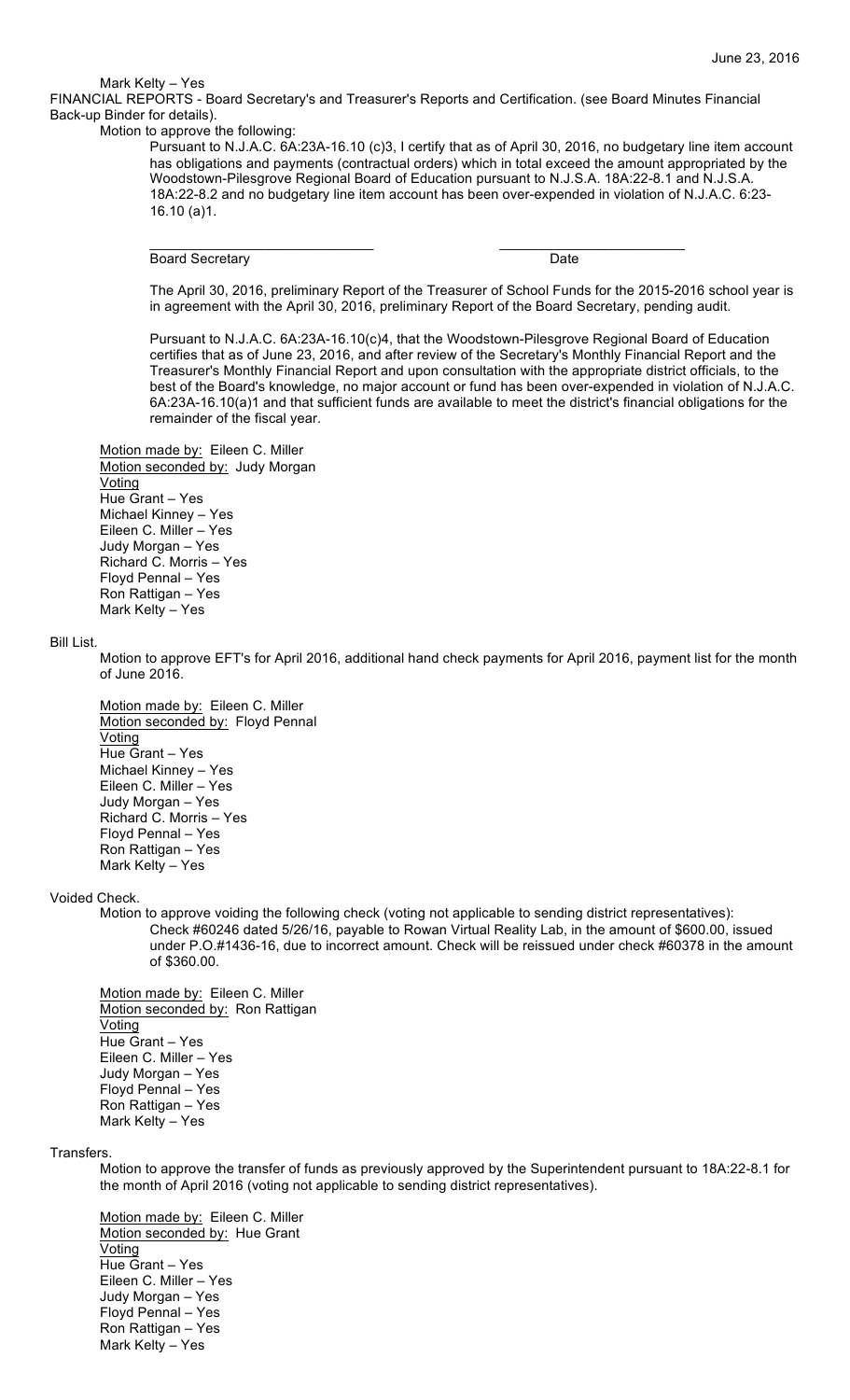# Additional Financial Reports.

Motion to accept the following reports (voting not applicable to sending district representatives): Student Activities Account and Athletic Account for the month of May 2016.

Scholarships for the month of May 2016.

Odyssey of the Mind for the month of May 2016.

Cafeteria report for the month of April and May 2016.

Woodstown Community School report for the month of May 2016.

Motion made by: Eileen C. Miller Motion seconded by: Hue Grant Voting Hue Grant – Yes Eileen C. Miller – Yes Judy Morgan – Yes Floyd Pennal – Yes Ron Rattigan – Yes Mark Kelty – Yes

# AUDIENCE PARTICIPATION

Dana Hitchner of Woodstown voiced her concerns on the leadership of the Early Childhood Learning Center and the Dean of Students position salary.

Angelica Pennal of Pilesgrove spoke concerning the Dean of Students position salary and the school business administrator stipend.

EDUCATIONAL PROGRAMS COMMITTEE REPORT AND RECOMMENDATIONS -- Mrs. Valerie Spence-Lacy, Chairperson.

Motion to approve the following High School items:

High School field trips as follows:

08/22 to 08/26/16 to Camp Mason, Hardwick, NJ; Guidance/LMTI; G. Heyel. 07/04/16 to Marlton Park, Pilesgrove; Marching Band; J. Ludlam.

Class of 2017 Senior Class trip to Orlando, Florida, on April 25-29, 2017.

Motion made by: Eileen C. Miller Motion seconded by: Richard C. Morris Voting Hue Grant – Yes Michael Kinney – Yes Eileen C. Miller – Yes Judy Morgan – Yes Richard C. Morris – Yes Floyd Pennal – Yes Ron Rattigan – Yes Mark Kelty – Yes

Motion to approve the following District, High School, Middle School, Shoemaker School, and Early Childhood Learning Center items (voting not applicable to sending district representatives):

Approval of the Harassment, Intimidation and Bullying report dated April 19 through May 17,

2016. (NOTE: This report was acknowledged at the May meeting and must now be approved.)

Acknowledgement of receipt of the Harassment, Intimidation and Bullying Report dated May 18 through June 13, 2016, and to provide notification letters as required to the parents/guardians advising that this information has been provided to the Board of Education.

District Professional Development Plan for July 1, 2016, through June 30, 2017.

ESL Three-Year Program Plan for School Years 2016-2019.

Educere as online provider of 2016 summer school offerings for Woodstown Middle School.

Ratify the request of Darleen Garecht, former Board of Education member, to present her son with his diploma at the 2016 High School graduation ceremony as permitted by Board Policy #5127 -- Commencement Activities. (Note: The event had already taken place.)

Middle School field trips as follows:

07/04/16 to Marlton Park; Marching Band; J. Ludlam. 07/28/16 to Camp Edge, Alloway; STAND Students; J. Kelly.

Special education extended school year field trips as follows:

07/12/16 to Raise Your Dreams Farm; ESY-SE Programs; M. Micheletti. 07/14/16 to Raise Your Dreams Farm; ESY-SE Programs; M. Micheletti. 07/19/16 to Raise Your Dreams Farm; ESY-SE Programs; M. Micheletti. 07/21/16 to Raise Your Dreams Farm; ESY-SE Programs; M. Micheletti.

Motion made by: Eileen C. Miller Motion seconded by: Hue Grant Voting Hue Grant – Yes Eileen C. Miller – Yes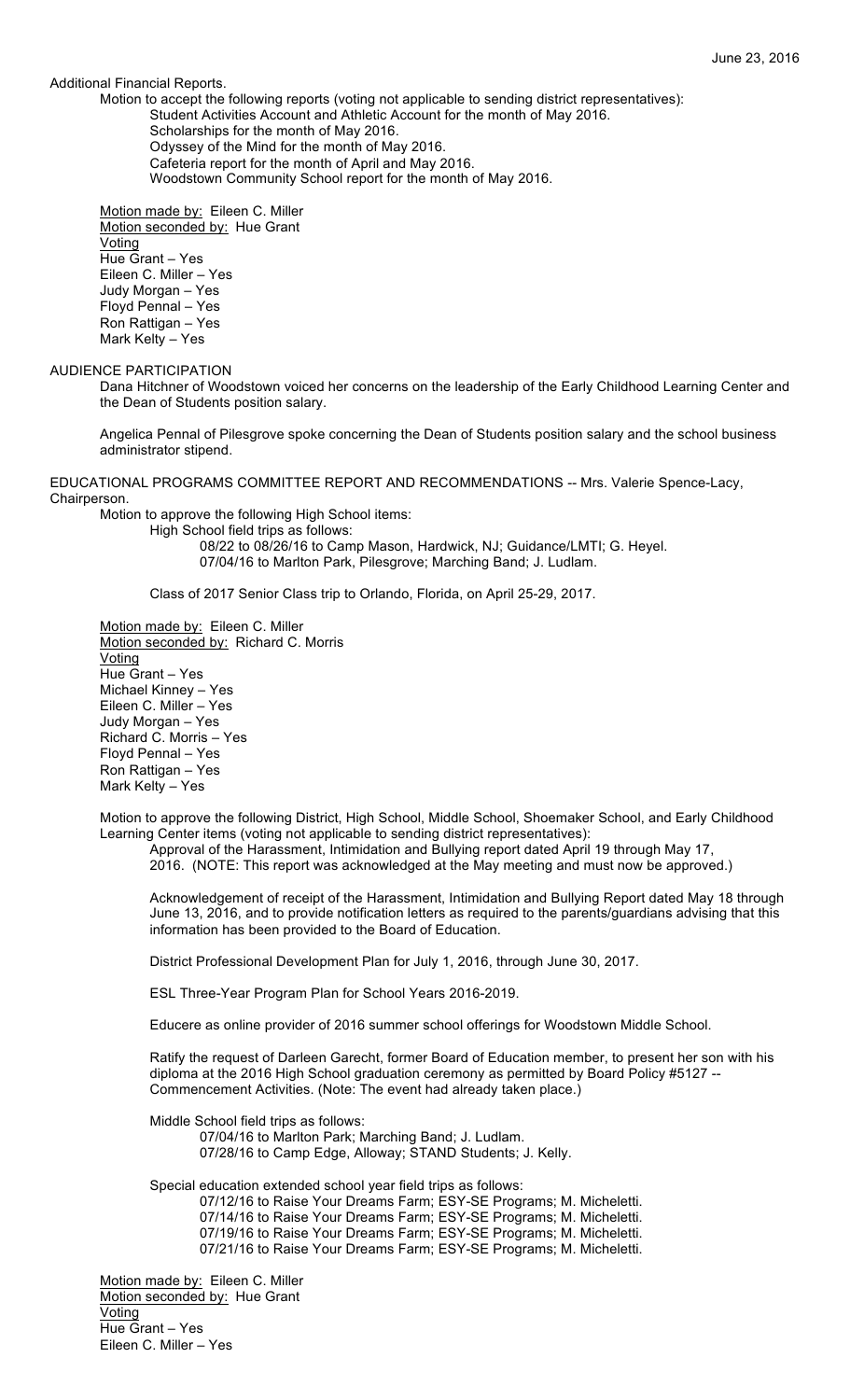Judy Morgan – Yes Floyd Pennal – Yes Ron Rattigan – Yes Mark Kelty – Yes

Motion to approve the following High School item (voting not applicable to Upper Pittsgrove Township representative):

Settlement Agreement and General Release dated May 16, 2016, between the parents of/on behalf of student with NJSMART #6207902789 and the Woodstown-Pilesgrove Regional School District Board of Education. (NOTE: The agreement is not attached due to a confidentiality clause that it contains prohibiting such.)

Motion made by: Eileen C. Miller Motion seconded by: Hue Grant **Voting** Hue Grant – Yes Eileen C. Miller – Yes Judy Morgan – Yes Richard C. Morris – Yes Floyd Pennal – Yes Ron Rattigan – Yes Mark Kelty – Yes

POLICY COMMITTEE REPORT AND RECOMMENDATIONS -- Mr. Robert Iocona, Chairperson. – None

PERSONNEL COMMITTEE REPORT AND RECOMMENDATIONS -- Mrs. Eileen Miller, Chairperson. Motion to approve the following District and High School items as recommended by the Superintendent: Reappointment of district paraprofessional staff for the 2016-2017 school year. (see page \_\_\_)

Appointment of staff to High School extra-duty positions for the 2016-2017 school year. (see page )

Motion made by: Eileen C. Miller Motion seconded by: Michael Kinney **Voting** Hue Grant – Yes Michael Kinney – Yes Eileen C. Miller – Yes Judy Morgan – Yes Richard C. Morris – Yes Floyd Pennal – Yes Ron Rattigan – Yes Mark Kelty – Yes

Motion to approve the following District, High School, Middle School, Shoemaker School, and Early Childhood Learning Center items as recommended by the Superintendent (voting not applicable to sending district representatives):

Leave of absence requests as follows:

Maternity leave request of Melissa Micheletti, High School Family & Consumer Sciences Teacher, effective November 14, 2016, through February 17, 2017 (start date to be adjusted as needed).

Maternity leave request of Amelia Adams, High School Biology Teacher, effective December 5, 2016, through March 10, 2017 (start date to be adjusted as needed).

College request as follows:

Student teaching request for Patricia Stewart, a Rutgers Graduate School of Education student; to be placed with High School teachers Lisa Blaney and James Kelly effective September 6 through December 23, 2016.

Revision to Middle School extra-duty appointment for the 2016-2017 school year. (see page \_

Mary Shoemaker School volunteer for the balance of the 2015-2016 school year as well as the 2016- 2017 school year. This will allow this volunteer to work with the extended school year/summer program at the Shoemaker School. (see page \_\_\_)

Revision to job description #2132.16 -- Dean of Students.

Change in employment contract term of Jennifer Hildebrand, Dean of Students for Mary S. Shoemaker School, from 10-months to 12-months effective July 1, 2016, through June 30, 2017, at an annual salary of \$83,900.00.

Appointment of Kim Bokash as 2016 summer health office secretary for 3 days during the summer at her per diem rate.

Acceptance of resignation of Jonathan Goldsboro, Part-Time Custodian, effective June 8, 2016. (see page \_\_\_)

Professional development requests as follows: (see page

Thomas Coleman to attend the "Superintendents' Summit, September 2016" in San Antonio, TX, on September 28-30, 2016. NOTE: The only cost to the district is mileage to/from the airport and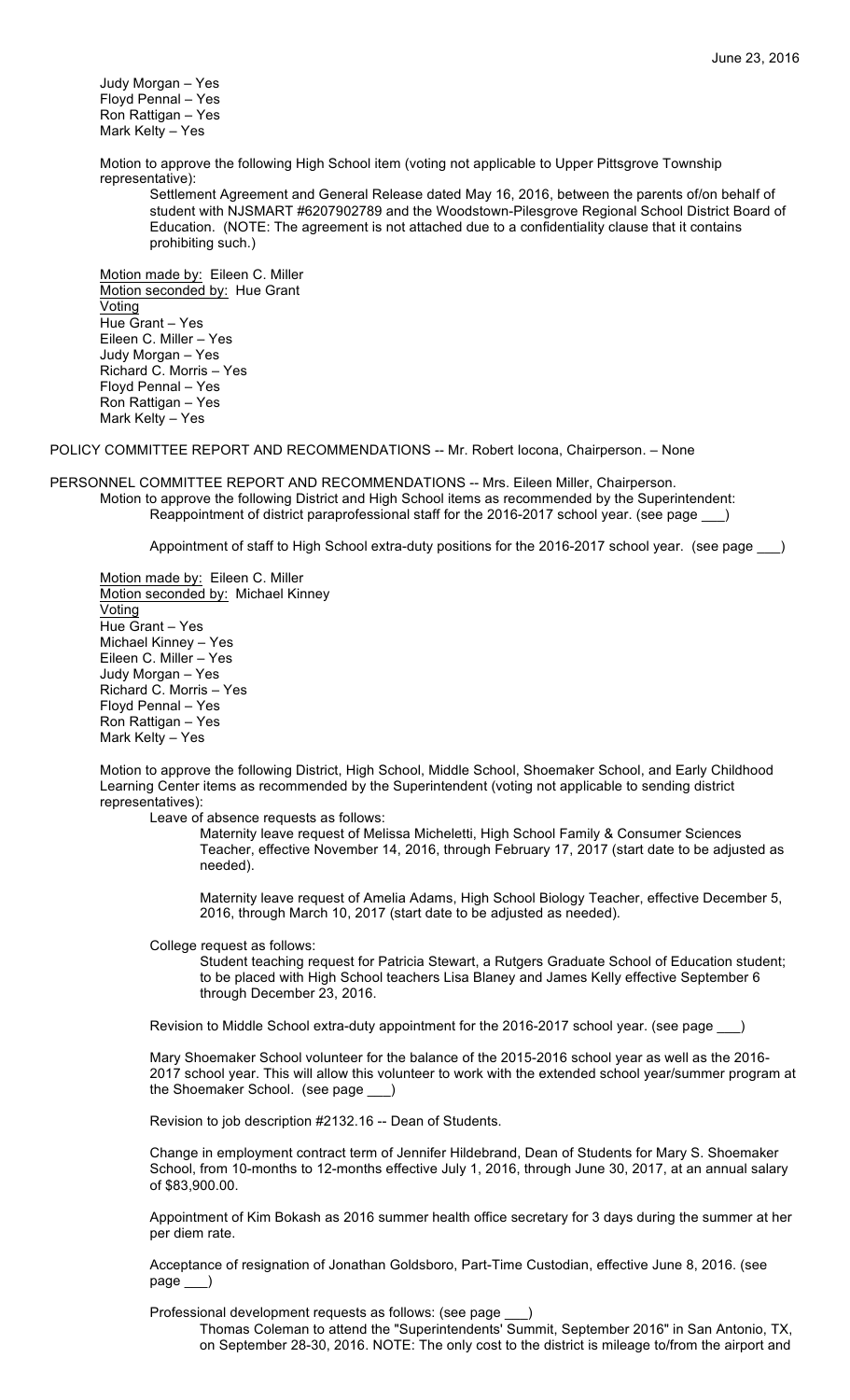parking.

Sean Fry to attend the "Quality Curriculum Design & Alignment: A Three-Day Curriculum Writing Workshop" in Holbrook, NY, on June 27-29, 2016.

Nannette Hathaway to attend the American School Counselor Association "ASCA Annual Conference: Recipe for Success" virtual conference on July 9-12, 2016.

Jennifer Hildebrand to attend the McRel Teacher Evaluation Workshop for New Administrators at EIRC in Blackwood on August 17, 2016.

Rescind the following Middle School "Road to Success" extra-duty appointments for the 2016-2017 school year which were approved at the May 26, 2016, Board meeting:

Tabatha Griffith -- ELA. Heather Vinciguerra -- Math. Don Dunner -- Math. Gary Lowden -- Math.

Revision to math curriculum support appointment approved at the May 26, 2016, Board meeting, changing the appointment from Melissa Hoeldtke to Kimberly Mullison.

Child study team 2016 summer work assignments. (see page \_\_\_)

Appointment of staff to the special education 2016 extended school year positions. (see page

Reappointment of district certificated staff members as homebound instruction providers for the 2016- 2017 school year at the negotiated rate of pay.

Reappointment of district certificated staff members as dance chaperones for the 2016-2017 school year at the negotiated rate of pay.

Appointment of staff to positions for the 2016 summer STAND program. (see page )

Employment contract with Frank A. Rizzo as School Business Administrator effective July 1, 2016, through June 30, 2017. NOTE: This document has been reviewed and approved by the Executive County Superintendent as required.

Acceptance of resignation notice of Melanie Petrin, Cafeteria Worker, effective June 30, 2016, and addition of Ms. Petrin to the district cafeteria substitute list as requested effective July 1, 2016, through June 30, 2017. (see page \_\_\_)

Reappointment of Donna Sliwinski as Cafeteria General Worker for the 2016-2017 school year at the rate of \$10.27 per hour for 4.5 hours per day. (replacement for Ms. Petrin)

Reappointment of Diane Griscom as Cafeteria Director for the 2016-2017 school year at an annual contracted salary of \$55,000.00.

Motion to table the following item in the pending motion to allow further discussion at committee as follows: Change in employment contract term of Jennifer Hildebrand, Dean of Students for Mary S. Shoemaker School, from 10-months to 12-months effective July 1, 2016, through June 30, 2017, at an annual salary of \$83,900.00.

Mrs. Cioffi and Mrs. Martinez spoke concerning the need for the position.

Motion made by: Rob Rattigan Motion seconded by: Floyd Pennal Voting Hue Grant – No Eileen C. Miller – Yes Judy Morgan – No Floyd Pennal – Yes Ron Rattigan – Yes Mark Kelty – No

Motion defeated.

Motion to bring back the previous motion to approve the above District, High School, Middle School, Shoemaker School, and Early Childhood Learning Center items as recommended by the Superintendent (voting not applicable to sending district representatives).

Motion made by: Eileen C. Miller Motion seconded by: Hue Grant **Voting** Hue Grant – Yes Eileen C. Miller – Yes Judy Morgan – Yes Floyd Pennal – No Ron Rattigan – Yes Mark Kelty – Yes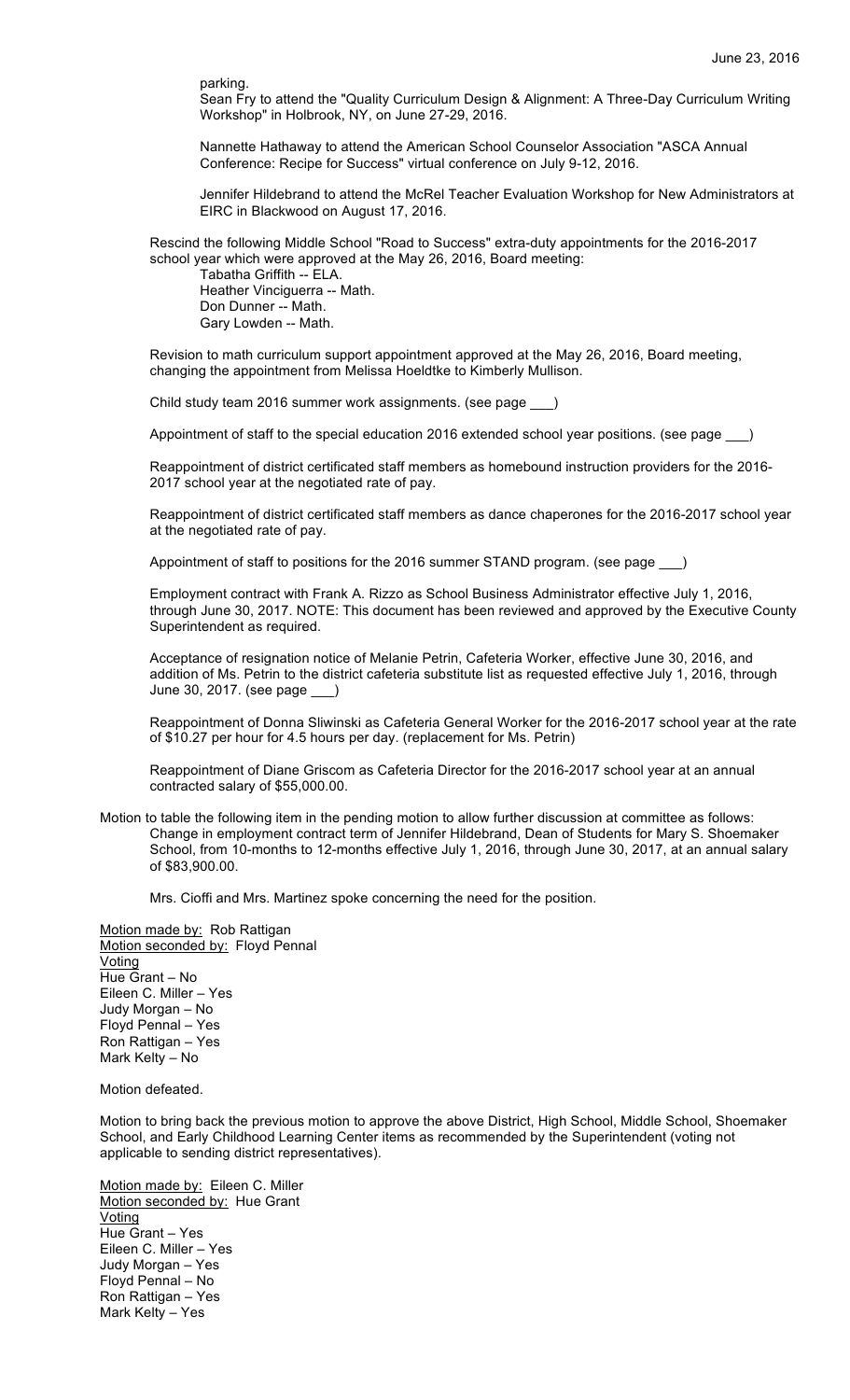FINANCE/FACILITIES/TRANSPORTATION COMMITTEE REPORT AND RECOMMENDATIONS -- Mr. Hue Grant, Chairperson.

Motion to approve the following District and School-Level items (voting not applicable to sending district representatives):

Reports of the District Fire/Security Drills for the month of May 2016.

Reports of the 2nd Annual School Bus Emergency Evacuation drills as follows: Woodstown High/Middle School - May 14, 2016. Mary Shoemaker School/William Roper Early Childhood Center - May 27, 2016.

Submission of the New Jersey Schools Insurance Group application in the amount of \$3,553.38 for the 2014-2015 Safety Grant Program and resolution as follows:

The Woodstown-Pilesgrove Regional School District Board of Education hereby agrees that the information provided in this application is complete and correct.

The Woodstown-Pilesgrove Regional School District Board of Education hereby approved the digital submission of the application for the 2014-2015 Safety Grant Program through the New Jersey Schools Insurance Group for the purposes described in the application, in the amount of \$3,553.38 for the July 1, 2014 through June 30, 2015 program period. The Woodstown-Pilesgrove Regional School District Board of Education hereby grants authority to the school business administrator to submit the final required documents and digitally submit the application for review by the New Jersey Schools Insurance Group.

Submission of the Carl D. Perkins Career and Technical Education Improvement Act grant application in the amount of \$8,703.00 for the 2016-2017 school year.

Submission of the NCLB grant application in the amount of \$214,842.00 for the 2016-2017 school year.

Submission of the edConnectNJ IIS grant application in the amount of \$2,976.00 for the 2016-2017 school year.

Atlantic City Electric Company Utility Easement Agreement.

Pineland Learning Center, Inc. 2016-2017 tuition contract for the attendance of middle school student (NJSmart# 3025993161) in the amount of \$58,896.60 for the 2016-2017 school year.

Bancroft tuition contract for the attendance of elementary school student (NJSmart# 1350368915) in the amount of \$60,485.72 for the 2016-2017 school year.

Request from the following staff member for her child to attend a district school for the 2016-2017 school year in accordance with Policy #5118, at an administrative fee of \$7,839.00.

Pamela Stocum, Shoemaker School teacher; son to attend 3rd grade at the Mary Shoemaker School.

Paul's Commodity Hauling, Inc., contract for the 2016-2017 school year.

Authorize the School Business Administrator to accept RFP's for HVAC Testing and Balancing on July 7, 2016 and RFP's for HVAC Commissioning on July 7, 2016.

Motion made by: Hue Grant Motion seconded by: Floyd Pennal Voting Hue Grant – Yes Eileen C. Miller – Yes Judy Morgan – Yes Floyd Pennal – Yes Ron Rattigan – Yes Mark Kelty – Yes

# OLD BUSINESS ITEMS – None

### NEW BUSINESS ITEMS

Motion to approve the following (voting not applicable to sending district representatives): Acceptance of resignations of Hue Grant and Judy Morgan as Board of Education Members representing Pilesgrove Township effective June 24, 2016, with regrets. (see page \_

Motion made by: Hue Grant Motion seconded by: Eileen C. Miller **Voting** Hue Grant – Abstained Eileen C. Miller – Yes Judy Morgan – Abstained Floyd Pennal – Yes Ron Rattigan – Yes Mark Kelty – Yes

# OTHER REPORTS

President -- Mr. Mark Kelty reported on the following:

- Thanked Mr. Grant and Dr. Morgan for their service to the district.
- Thanked Dr. Hoopes and Mrs. Pessolano for their efforts on 8<sup>th</sup> Grade Promotion and High School Graduation.